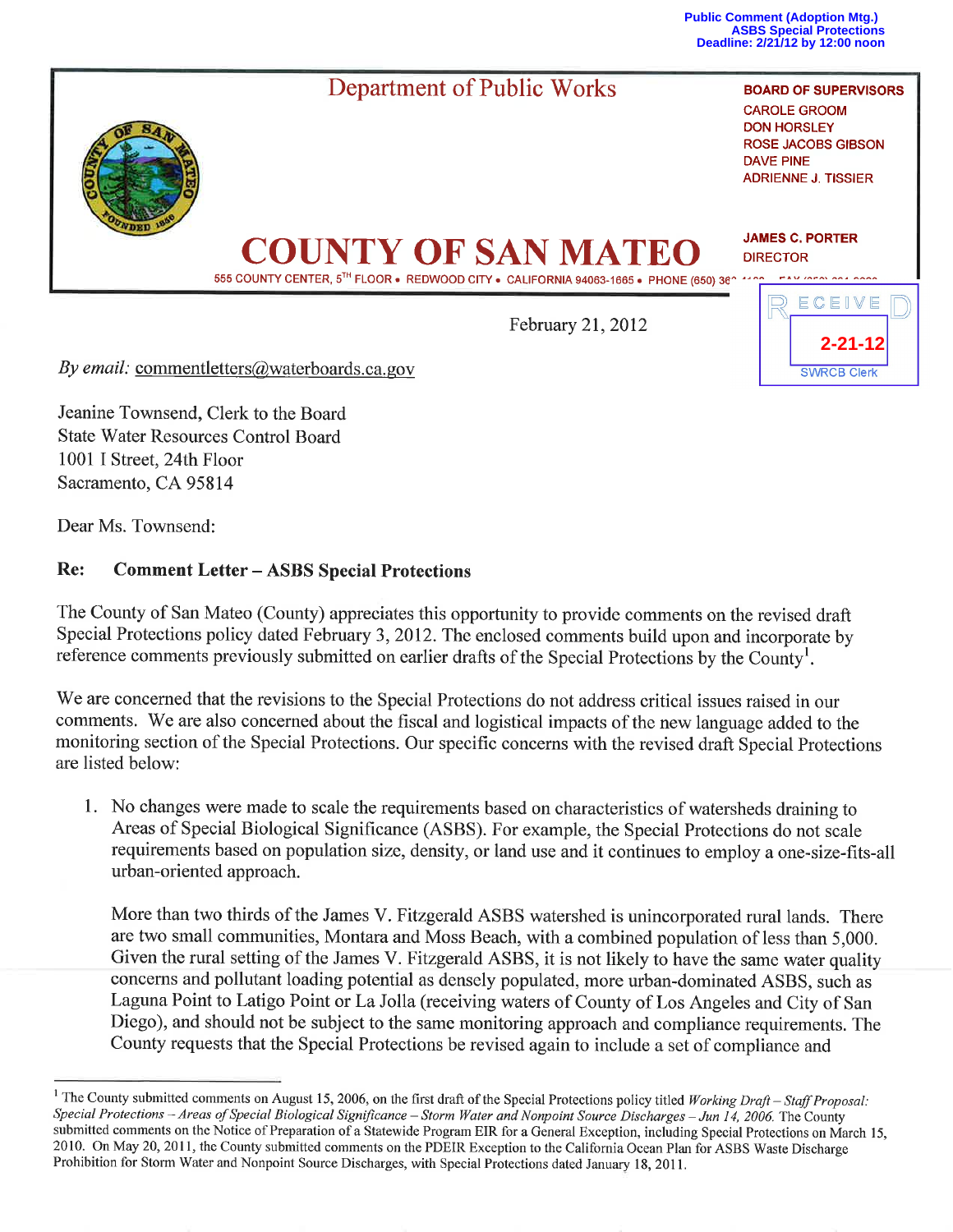Ms. Jeanine Townsend, Clerk to the Board, State Water Resources Control Board Re: Comment Letter - ASBS Special Protections February 21,2012

Page 2 of 4

monitoring tiers that are based on population density, land use, and identified water quality problems.

- 2. No changes were made to the Special Protections to address the scientific issues associated with determining and complying with the undefined standard known as "natural water quality". The Special Protections will require the County to characterize natural water quality (NWO), pre- and post-storm, in ocean reference areas and compare results to samples collected in the receiving water near the County's discharge location. A meaningful comparison of 'reference' and discharge sites is likely impossible due to the statistical invalidity of simply comparing one reference site with one discharge site (i.e., no statistical power), and the high degree of natural variability in the ecosystem. For the James V. Fifzgerald ASBS, interpretation of receiving water quality results are likely to be confounded by the significant uncontrollable influence of outgoing flows from San Francisco Bay being conveyed to and through the ASBS depending on prevailing winds, tides, and currents. We again recommend that a state-funded panel is convened to define NWQ in each ASBS and to provide guidance and protocols for determining whether stormwater discharges are causing and contributing to degraded receiving water quality prior to implementation of the Special Protections.
- 3. Section I.A.2.f of the revised Special Protection includes the following new language "to control storm water runoff discharges (at the end-of-pipe) during a design storm, permittees must first consider using LID practices to infiltrate, use, or evapotranspirate storm water runoff on-site." It should be acknowledged that inflrltration on steep bluffs in many of our coastal areas could lead to an increased risk for slope instability and bluff erosion, which could in turn lead to a myriad of problems including increased sediment inputs to the ASBS.
- 4. Section I.A.3.f of the revised Special Protections includes changes and additions that add to the inflexibility of the Special Protections. In the January 18,2011 version, additional time to comply with the special conditions could be granted, for good causes, by the Regional Water Board. The new language imposes a prescriptive and difficult method for obtaining additional time for compliance. The new language should be changed to allow more flexibility.

The County currently does not have a Storm Water Fee to fund new requirements that would be set forth by the Special Protections. NPDES-related fees, which currently only cover a portion of the costs needed for meeting the requirements of the NPDES Municipal Regional Permit, are currently assessed on the property tax bill. Proposition 218, passed in 1996, amended the California Constitution to include Article XIII D, Section 6(c), which requires voter approval for new or increased fees and charges: "Except for fees or charges for sewer, water, and refuse collection services, no property related fee or charge shall be imposed or increased unless and until that fee or charge is submitted and approved by a majority vote of the property owners of the property subject to the fee or charge or, at the option of the agency, by a two-thirds vote of the electorate residing in the affected area." The revised language of the Special Protections requires a demonstration of a significant hardship to the ratepayers by showing the relationship of storm water fees to annual household income for residents within the jurisdictional area. We recommend that this section be revised to acknowledge that municipalities may not be able to increase or create fees to fund the Special Protections requirements if the rate payers, regardless of annual household income, do not approve.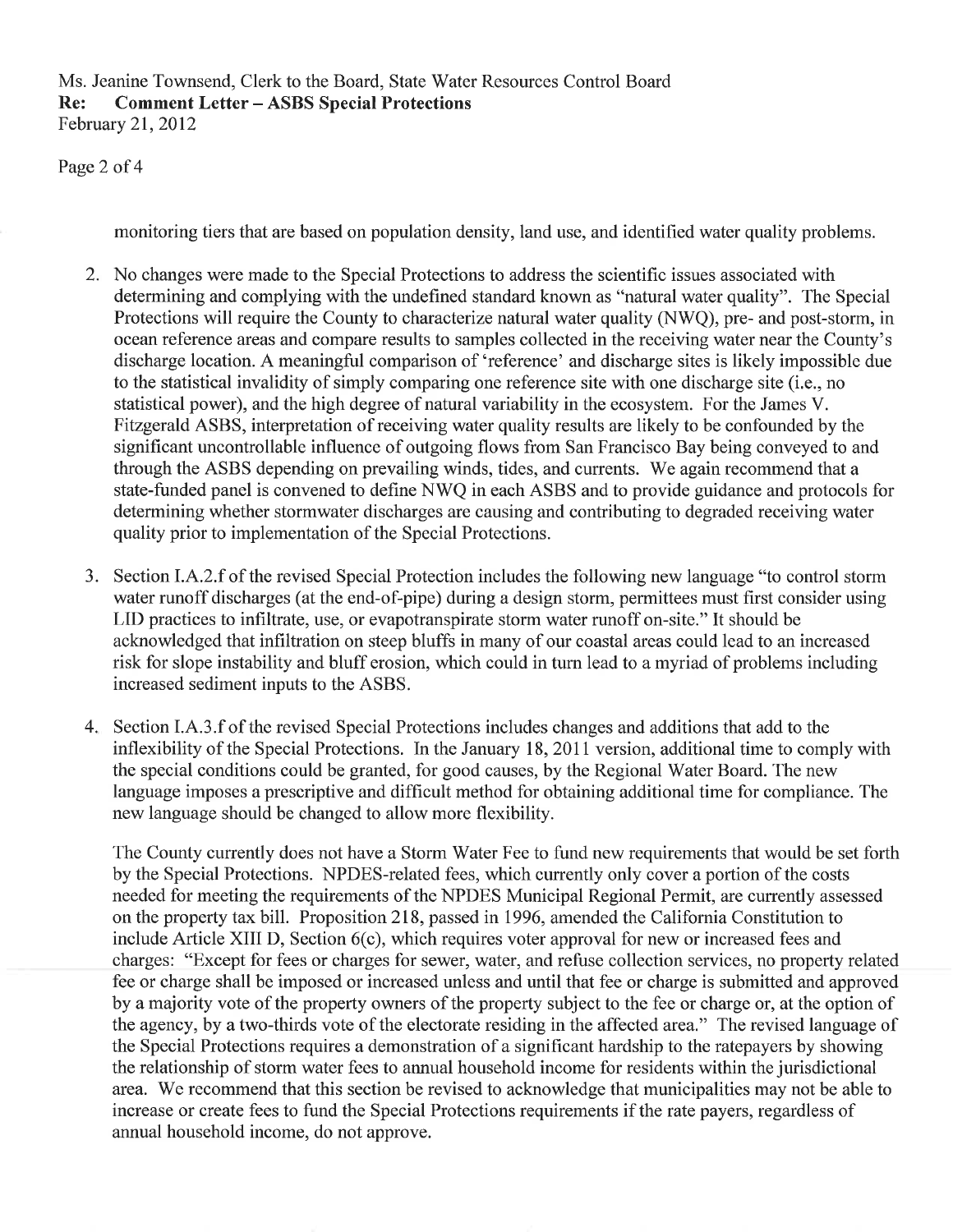Ms. Jeanine Townsend, Clerk to the Board, State Water Resources Control Board Re: Comment Letter - ASBS Special Protections February 21,2012

Page 3 of 4

The deadlines in the policy will be diffrcult to achieve and should be amended to allow more time for acquiring grant funds and for completing the planning, permitting, and implementation that may be required based on water quality monitoring results. We previously requested that flexibility be added to the Compliance Schedule since NWQ has not yet been defined and storm discharges have not been adequately characterized for ASBS along the Central Coast. Water quality monitoring to characterize storm runoff should be conducted before an ASBS Compliance Plan, detailing specific BMPs, is developed. BMPs should not be designed until a specific water quality problem has been identified. NWQ and reference site monitoring should be conducted by the Water Board prior to implementation of the Special Protections rather than concurrently.

- 5. Section IV.A.1. of the revised Special Protections, Core Discharge Monitoring Program, includes the following new language "Runoff samples shall be collected when post-storm receiving water is sampled". Please add language to this section that clarifies the length of time that is allowed between sample collection of receiving water and stormwater outfall runoff. We recommend that at least 12 hours are allowed between sample collection times to minimize the logistical challenge of coordinating separate sample collection teams.
- 6. We recommend that sections IV.A.3.a.(1) and (2) and IV.A.3.b.(1) and (2) of the revised Special Protections, Core Discharge Monitoring Program, are revised to state "samples of stormwater runoff shall be analyzed collected during the same storm as receiving water samples annually and analyzed for oil and grease...". The previous version required that samples be collected "annually". The new language makes it difficult to determine the required stormwater runoff sampling frequency.
- 7. Section IV.A.3.b.(3) of the revised Special Protections was modified to require stormwater runoff toxicity testing annually as opposed to once every five years. This will increase monitoring costs and may not be necessary. If the results show no toxicity after one year of sampling, we recommend that the sampling frequency is reduced to once every five years.
- 8. Section IV.B.2 of the revised Special Protections, Regional Integrated Monitoring Program, also contains revised language in need of clarification. Section IV.B.2.a states that "A minimum of one reference location shall be sampled for each ASBS receiving water site sampled per responsible party." We recommend that language is added to make it clear that participants in a Regional Integrated Monitoring Program will be allowed to co-sample or share reference locations.
- 9. Section IV. of the revised Special Protections, Monitoring Requirements, contains substantial revisions that will increase monitoring costs (annual toxicity testing for runoff samples as opposed to once every five years, pre- and post-storm monitoring three times per year for the Regional Integrated Monitoring Programs). It is not clear if the increased costs associated with the revised monitoring requirements were included in CEQA Economic Analysis. If the Special Protections is adopted on March 6,2012, as planned, the County of San Mateo will need time to assess the full cost of the monitoring program. By the time of adoption, preliminary budgeting will be complete for the 2012-2013 fiscal year. The County is already faced with difficult fiscal constraints requiring substantial budget reductions across the board. We recommend that water quality monitoring is not required until the 2013-2014 rainy season to allow time to assess and budget for the cost of compliance once the Special Protections are adopted. The